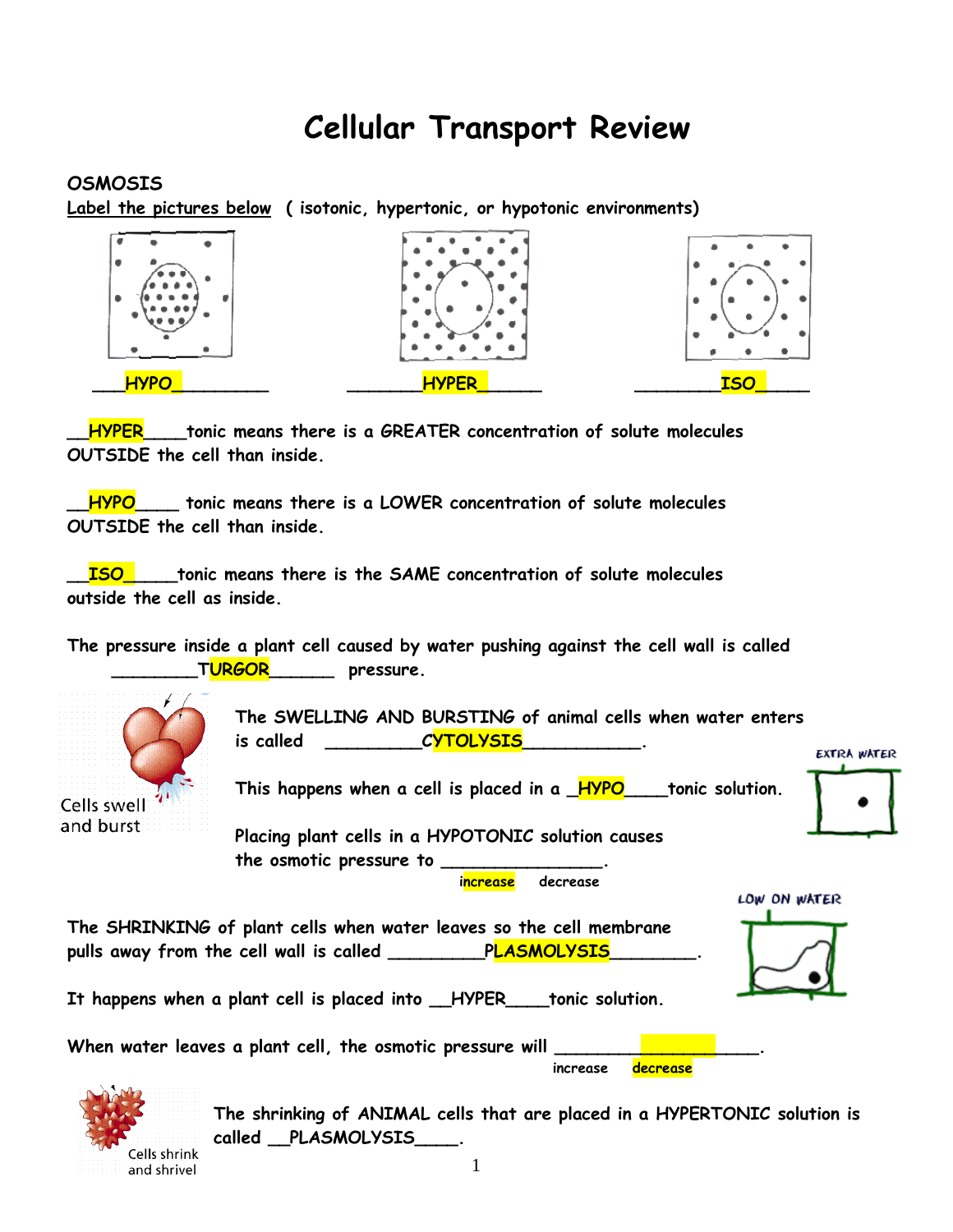**Cells stay the same size when placed in an \_\_ISO\_\_tonic solution because the amount of water leaving the cell is the same and the amount of water entering.**

**\* \* \* \* \* \* \* \* \* \* \* \* \* \* \***

**MULTIPLE CHOICE: Circle the answer(s) that best completes the sentence.**

**The substance that dissolves to make a solution is called the \_\_\_\_\_\_\_\_\_\_\_\_\_\_\_\_\_\_\_**

- **A. diffuser**
- **B. solvent**
- **C. solute**
- **D. concentrate**

**During diffusion molecules tend to move \_\_\_\_\_\_\_\_\_\_\_\_\_\_\_\_\_\_\_\_\_**

- **A. up the concentration gradient**
- **B. down the concentration gradient**
- **C. from an area of lower concentration to an area of higher concentration**
- **D. in a direction that doesn't depend on concentration**

**When the concentration of a solute is the same throughout a system, the system has reached** 

- **A. maximum concentration**
- **B. homeostasis**

**\_\_\_\_\_\_\_\_\_\_\_\_\_\_\_\_\_\_.**

- **C. osmotic pressure**
- **D. equilibrium**

**The diffusion of water across a selectively permeable membrane is called \_\_\_\_\_\_\_\_\_\_\_\_\_\_\_\_.**

- **A. active transport**
- **B. facilitated diffusion**
- **C. osmosis**
- **D. phagocytosis**

**Phagocytosis, pinocytosis, and exocytosis are all kinds of \_\_\_\_\_\_\_\_\_\_\_\_\_\_\_ transport.**

- **A. active**
- **B. passive**

Glucose enters cells most rapidly by **with an allowing the contract of the contract of the contract of Gluess** 

- **A. diffusion**
- **B. facilitated diffusion**
- **C. ion channels**
- **D. phagocytosis**

**Energy for active transport comes from a cell's \_\_\_\_\_\_\_\_\_\_\_\_\_\_\_\_\_\_\_.**

- **A. Golgi complex**
- **B. nucleus**
- **C. mitochondria**
- **D. lysosomes**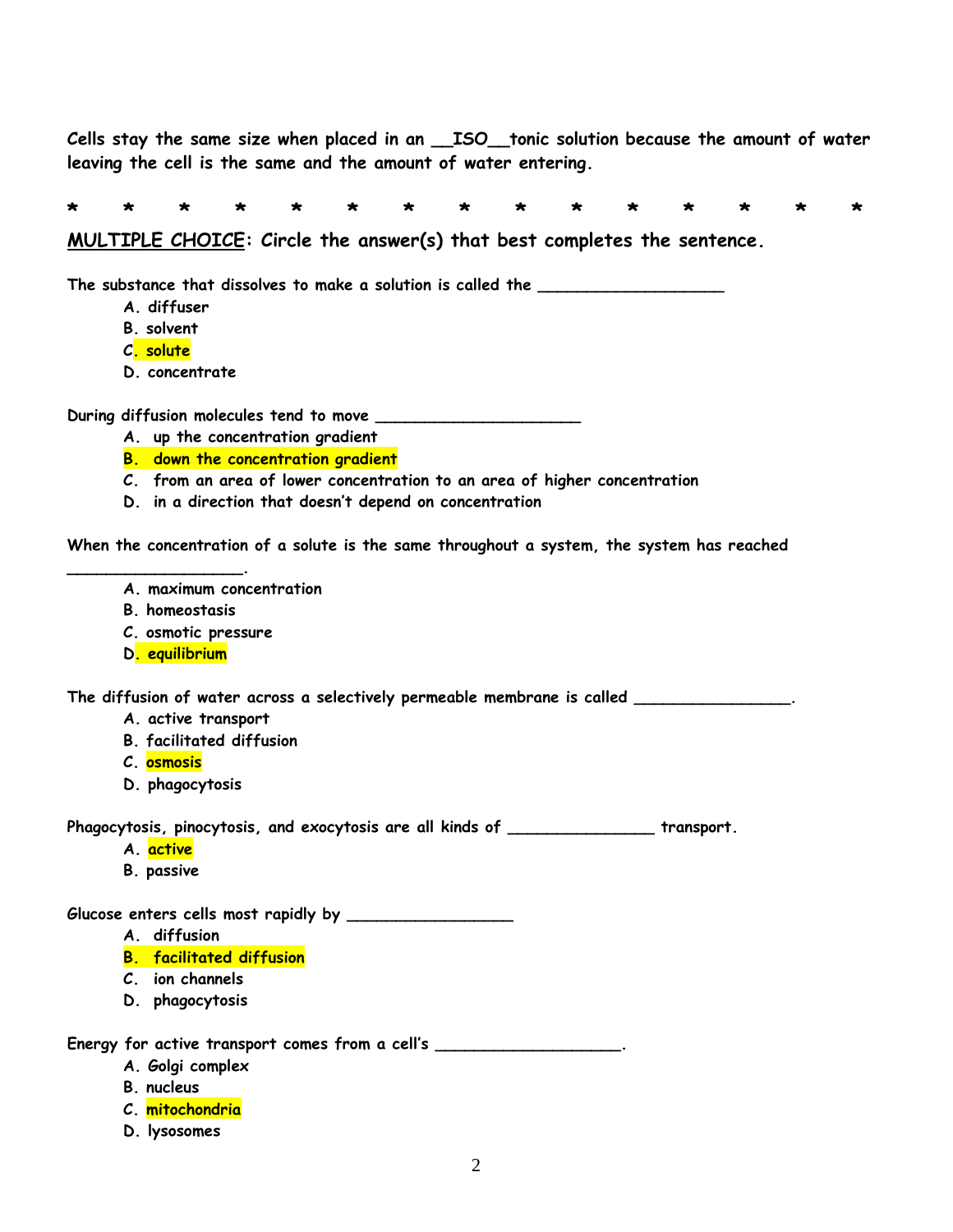**\_\_\_\_\_\_\_\_\_\_\_\_\_\_\_\_ transport requires energy from ATP to move substances across membranes. A. Passive B. Active A cell must expend energy to transport substances using \_\_\_\_\_\_\_\_\_\_\_\_\_\_\_\_. A. diffusion B. facilitated diffusion C. ion channels D. osmosis E. endocytosis White blood cells engulf, digest, and destroy invading bacteria using \_\_\_\_\_\_\_\_\_\_\_\_\_\_\_\_\_\_. A. Facilitated diffusion B. pinocytosis C. phagocytosis D. osmosis The carrier proteins that help in facilitated diffusion are \_\_\_\_\_\_\_\_\_\_\_\_\_\_\_ proteins. A. peripheral B. integral All of the following are kinds of passive transport EXCEPT \_\_\_\_\_\_\_\_\_\_\_\_\_\_\_\_\_\_\_\_\_\_\_\_ A. diffusion B. facilitated diffusion C. osmosis D. phagocytosis E. ion channels Endocytosis that brings in small dissolved molecules (solutes) and fluids is called \_\_\_\_\_\_\_\_\_\_\_\_\_\_\_\_\_\_\_. A. pinocytosis B. phagocytosis C. facilitated diffusion D. osmosis Golgi bodies use \_\_\_\_\_\_\_\_\_\_\_\_\_\_\_\_\_\_\_\_ to transport molecules out of cells. A. ion channels B. phagocytosis C. pinocytosis D. exocytosis The pressure exerted by water moving during osmosis is called \_\_\_\_\_\_\_\_\_\_\_\_\_\_\_\_\_\_ pressure. A. tonic B. diffusion**

- **C. selectively permeable**
- **D. osmotic**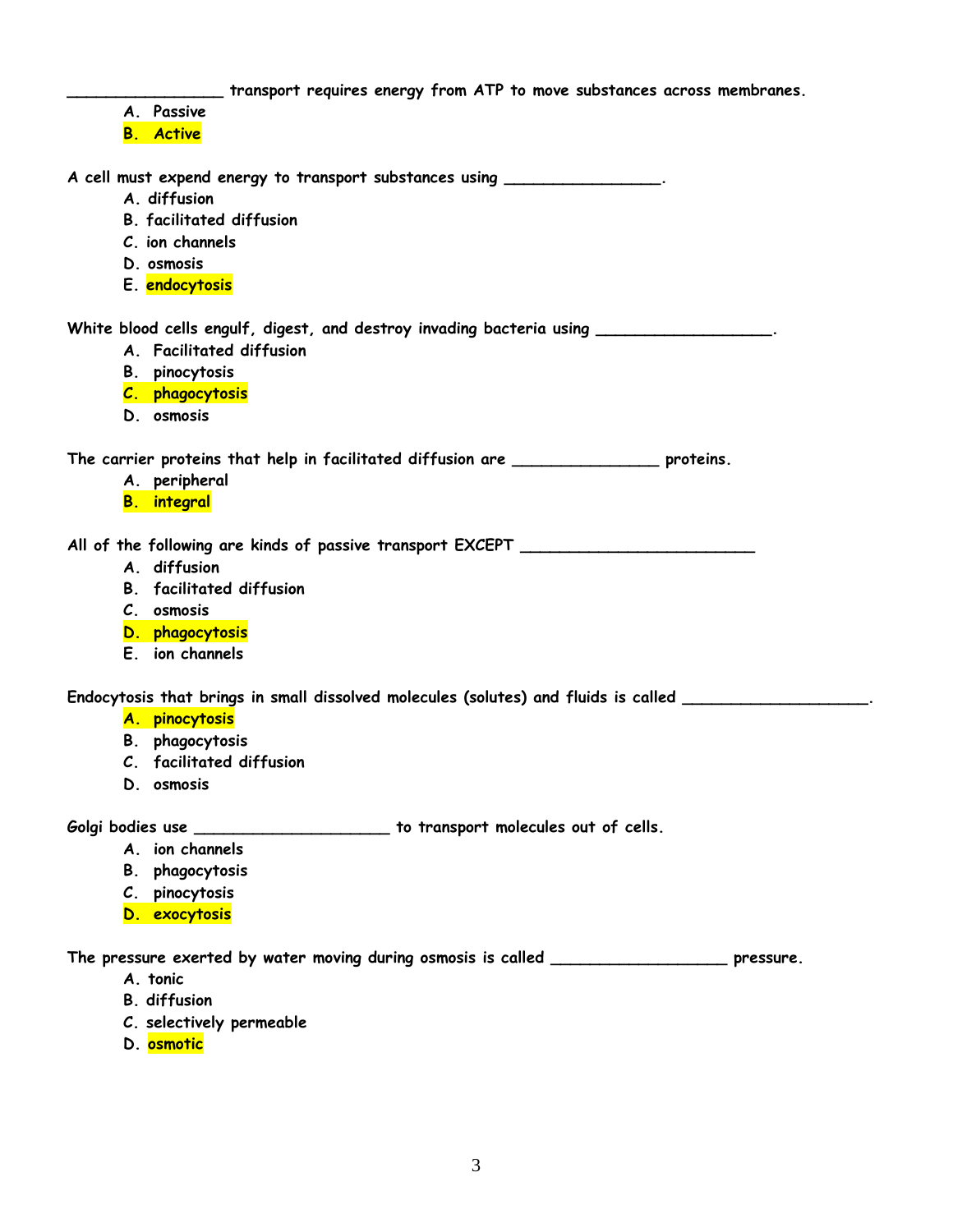**Placing an animal cell in a hypotonic solution will cause water to \_\_\_\_\_\_\_\_\_\_\_\_\_\_\_\_\_\_\_\_\_\_.**

- **A. move into the cell**
- **B. move out of the cell**

When molecules move DOWN the concentration gradient it means they are moving from **\_\_\_\_\_\_\_** 

- **A. an area of low concentration to an area of higher concentration**
- **B. an area of high concentration to an area of lower concentration**

Gases like oxygen and carbon dioxide move across cell membranes using \_\_\_\_\_\_\_\_\_\_\_

- **A. endocytosis**
- **B. ion channels**
- **C. diffusion**
- **D. facilitated diffusion**

**\* \* \* \* \* \* \* \* \* \* \* \* \* \* \***

## **Complete the transport terms.**

- **1. Active transport requires \_ENERGY to move molecules across membranes.**
- **2. \_ATP is the molecule that provides the energy for active transport.**
- **3. Golgi bodies use \_EXOCYTOSIS to release molecules outside the cell.**

**4. \_DIFFUSIONmoves oxygen and carbon dioxide molecules from a high concentration to a low concentration across membranes.**

- **5. The cell organelles that burns glucose and provides ATP for active transport are the \_MITOCHONDRIA,**
- **6. Water moves across membranes by \_OSMOSIS.**
- **7. A small membrane sac used to transport substances during exocytosis & endocytosis = \_VESICLE**
- **8. Kind of endocytosis that takes in small dissolved molecules (solutes) or fluids**

## **= \_PINOCYTOSIS**

**9. \_PASSIVE transport does NOT REQUIRE energy.**

**10. During \_FACILITATED diffusion carrier proteins grab glucose molecules, change shape, and flip to the other side of the membrane, like a revolving door.**

**11. A \_CARRIER protein is an integral membrane protein that helps move molecules across a cell membrane.**

**12. A cell placed in an \_ISOTONIC solution neither swells or shrinks because the concentration of molecules outside the cell is the same as inside.**

**13. A solution in which there is a HIGHER concentration of molecules OUTSIDE the cell than inside = \_HYPERTONIC.**

**14. A CONCENTRATION \_GRADIENT forms whenever there is a difference in concentration between one place and another.**

**15.Pinocytosis, phagocytosis, and Na<sup>+</sup> -K + pumps are all kinds of \_ACTIVE transport because they use energy to move substances across membranes.**

- **16. A solution in which the concentration of molecules outside the cell is LOWER than inside = \_HYPOTONIC.**
- 17. A **SODIUM- POTASSIUM** PUMP uses ATP to move three **Na<sup>+</sup>ions out of a cell while it moves two K<sup>+</sup> ions in.**
- **18. Pinocytosis & phagocytosis are both kinds of \_ENDOCYTOSIS.**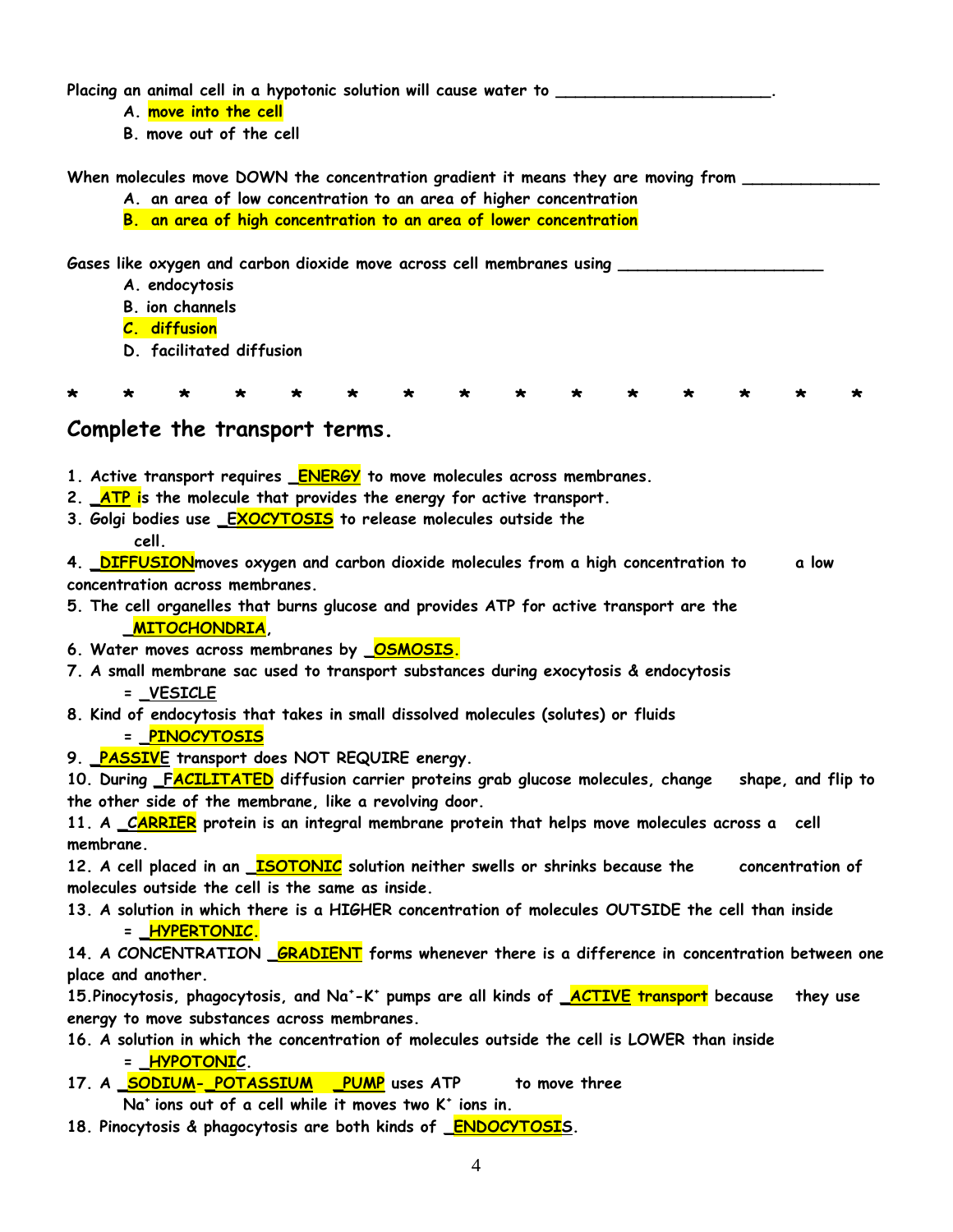- **19. When molecules move from high to low along a concentration gradient we say they are moving "\_DOWN" the gradient.**
- **20. \_OSMOTIC pressure is caused by water inside a plant cell pushing against the cell wall.**
- **21. The shrinking of a plant cell membrane away from the cell wall when placed in a hypertonic solution is called \_PLASMOLYSIS.**

**22. White blood cells use \_PHAGOCYTOSIS to engulf and destroy bacteria that the glycoproteins recognize as "not self".**

- **23. The swelling and bursting of animal cells when placed in a hypotonic solution is called \_CYTOLYSIS.**
- **24. Proteins (like carrier proteins) that stick INTO the cell membrane either part way or all the way through are called \_INTEGRALproteins.**
- **25. Ca++, H<sup>+</sup> , Na<sup>+</sup> , and K<sup>+</sup>move across membranes by going through passageways called**   $\overline{ION}$  *CHANNELS*.

**LOOK AT THE DIAGRAMS. The black dots represent solute molecules dissolved in water**





**If the solute (dots) in this diagram is unable to pass through the dividing membrane, what will happen?**

- **A. the water level will rise on the right side of the tube**
- **B. the water level will rise on the left side of the tube**
- **C. the water level will stay equal on the two sides**

**\* \* \* \* \* \* \* \* \* \* \* \* \* \* \***